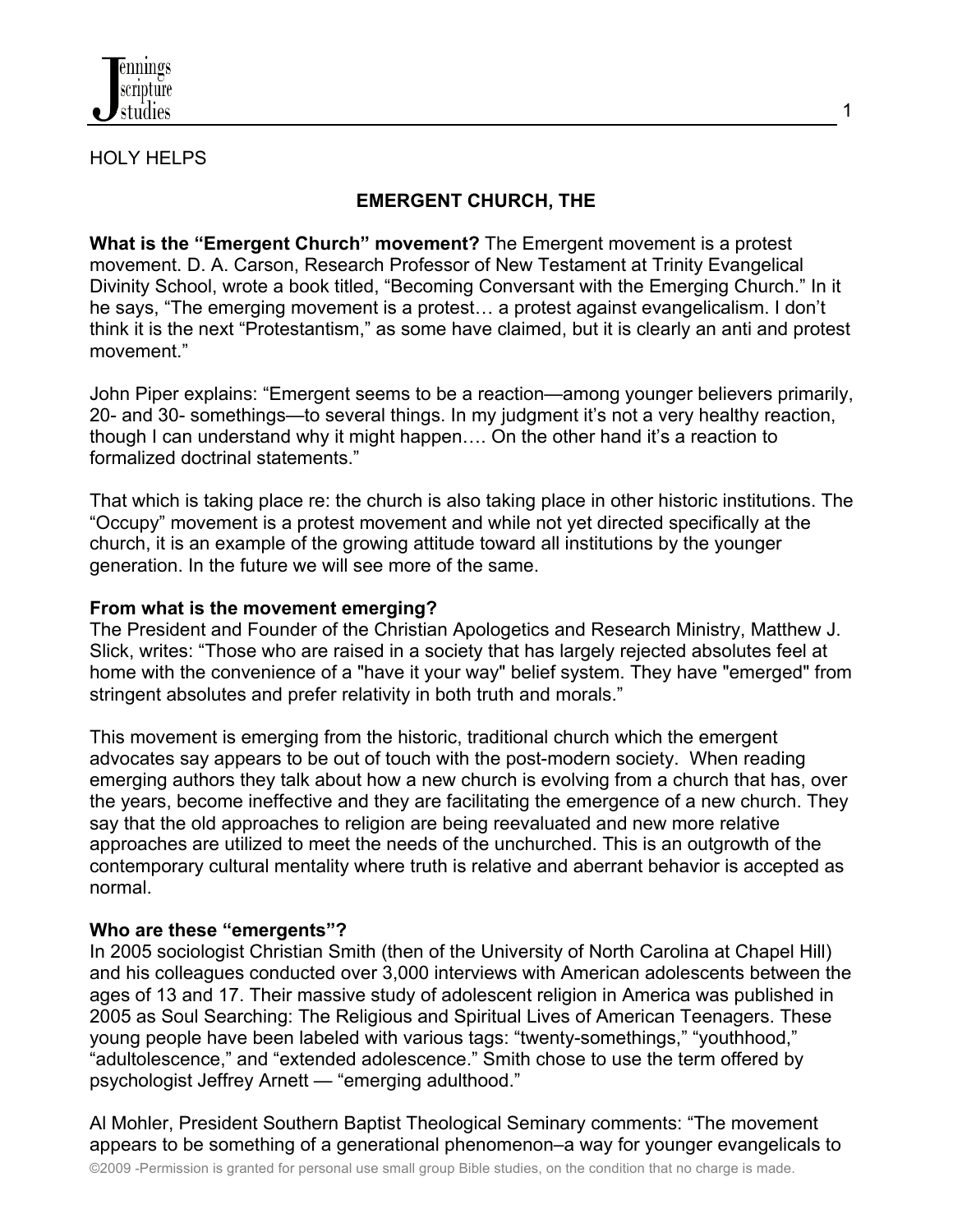reshape evangelical identity and relate to their own culture….Several of the movement's leaders document their own rejection of older forms of evangelical theology and church life. Some have rejected a Dispensational eschatology, while others contrast their new understanding of the culture with a previous experience rooted in fundamentalist separationism. …Nevertheless, for most Emerging Church leaders, the movement appears to be an avenue for reshaping Christianity in a new mold."

Scott McKnight is Professor in Religious Studies at North Park University, Chicago, Illinois. McKnight was awarded the B.A. degree from Grand Rapids Baptist College (now known as Cornerstone University), a popular and witty speaker and author and identifies himself with the emerging movement. He wrote a tongue-in cheek blurb about emerging Christians as follows:

"It is said that emerging Christians confess their faith like mainliners—meaning they say things publicly they don't really believe. They drink like Southern Baptists—meaning, to adapt some words from Mark Twain, they are teetotalers when it is judicious. They talk like Catholics—meaning they cuss and use naughty words. They evangelize and theologize like the Reformed—meaning they rarely evangelize, yet theologize all the time. They worship like charismatics—meaning with their whole bodies, some parts tattooed. They vote like Episcopalians—meaning they eat, drink, and sleep on their left side. And, they deny the truth—meaning they've got a latte-soaked copy of Derrida in their smoke- and beer-stained backpacks."

(Read more: http://blog.beliefnet.com/jesuscreed/bio-scotmcknight.html/#ixzz1kgK0mH7R)

## **What is "emerging"?**

Jeffrey Jue, Assistant Professor of Church History at Westminster Theological Seminary, has written an analysis of the Emergent church movement titled "What's Emerging in the Church?" He writes: "According to many Emergent leaders, something old and new. But without accurately understanding the old, the new lacks the rigor and depth which can only be achieved through years of testing and refinement. Meeting the challenges of our contemporary culture is not an easy task. We must have the humility to admit that we cannot meet this challenge alone. Thankfully we are not historically isolated. We have a rich history of theological reflections and writings from which to draw from."

Instead of drawing from "a rich history of theological reflections and writings", the leaders of the movement are evasive and at best vague about what they believe. Mohler comments in his blog of June 20, 2005: "When it comes to issues such as the exclusivity of the gospel, the identity of Jesus Christ as both fully human and fully divine, the authoritative character of Scripture as written revelation, and the clear teachings of Scripture concerning issues such as homosexuality, this [Emergent Liberal] movement simply refuses to answer the questions." We are left to conclude that what is emerging is dangerous and at the very least questionable.

## **The Philosophy from Which the Emergent Church has Sprung.**

D.A. Carson, in his book, "Becoming Conversant with the Emerging Church", narrows the discussion to one person, Brian McLaren, and narrows the issue to postmodernist epistemology. (See Carson's book p. 187)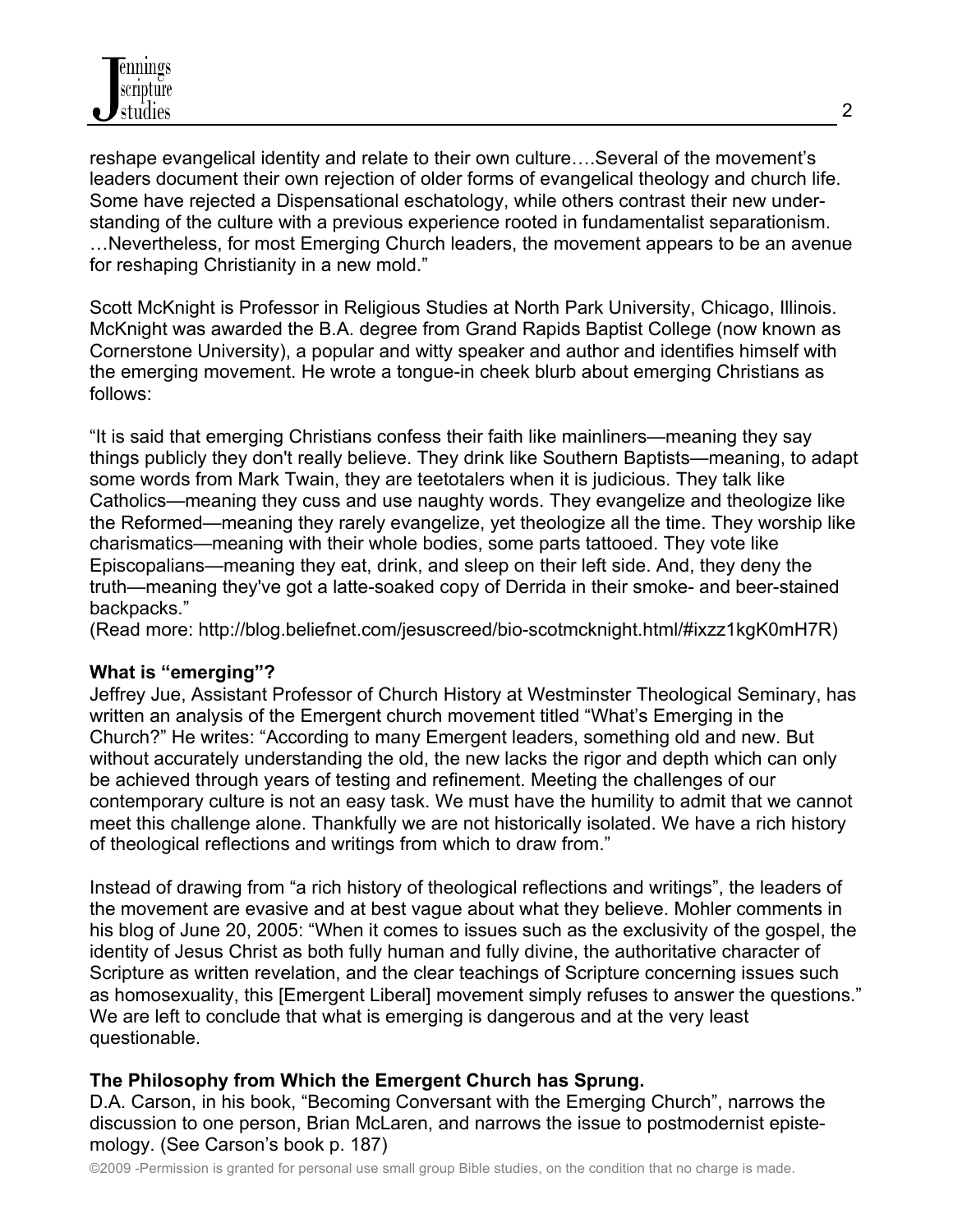The philosophical basis of the Emergent Church is the philosophy of postmodernism. On June 26, 1999, I gave the keynote address at the 68th Annual Conference of the GARBC, held in Bellevue, WA. The following is an excerpt from that message:

"Michael Horton, writing in Modern Reformation Magazine about this paradigm shift says, "It is a shift that shapes every intellectual discipline as well as the practice of law, medicine, politics and religion."

What is this shift, this new paradigm called? It is called, Postmodernism. In his book, "Postmodern Times – A Christian Guide to Contemporary Thought and Culture" Gene Veith wrote, "As the twentieth century limps to a close and as we enter the third millennium, a new worldview is emerging. We see it in academia and in public opinion polls. We are entering the Postmodern age."

While the Postmodern era is a period of time, Postmodernism is an ideology. The ideological postmodernist says: "There are no absolutes; there is no absolute truth or "true truth" as they term it. Truth is relative. Truth is what one chooses it to be. There are no moral standards. Nothing is verifiably right or wrong. If it is your custom, tradition or choice it is viable."

To the Postmodernist the only philosophies that are wrong are those that believe in absolute truth. They say, "true truth is a fraud." And to them, "The only sinners are those who still believe there is such a thing as sin." (Veith)"

Eddie Gibbs and Ryan Bolger, in their book "Emerging Churches: Creating Christian Community in Postmodern Cultures" underscore the postmodern philosophy behind the movement. (Baker, 2005) Both Gibbs and Bolger are avowed emergents.

**The Emergent movement does not focus upon the theological but the philosophical.** This McKnight admits: "The emerging movement is not defined by its theology. It doesn't stand up and say, "Lookee here, this is our doctrinal statement." To force the emerging movement into a theological definition is to do violence to it – it isn't a theological movement and so can't be defined that way."

Al Mohler, President of the Southern Baptist Theological Seminary writes: "The leaders of the Emerging Church Movement clearly understand themselves to be affected by, if not fully embracing of postmodernism… Postmodernism insists that truth claims must be presented in a humbled form, without claims of universal validity, objectivity, or absoluteness."

D. A. Carson asks a crucial question: "Is there at least some danger that what is being advocated is not so much a new kind of Christian in a new Emerging Church, but a church that is so submerging itself in the culture that it risks hopeless compromise?"

From all that I have read re: McLaren and other principal leaders, the movement reflects the effects of the culture upon the church, changing it from without, not the church changing the culture. In the end, only by a careful look at what Emerging Church leaders actually believe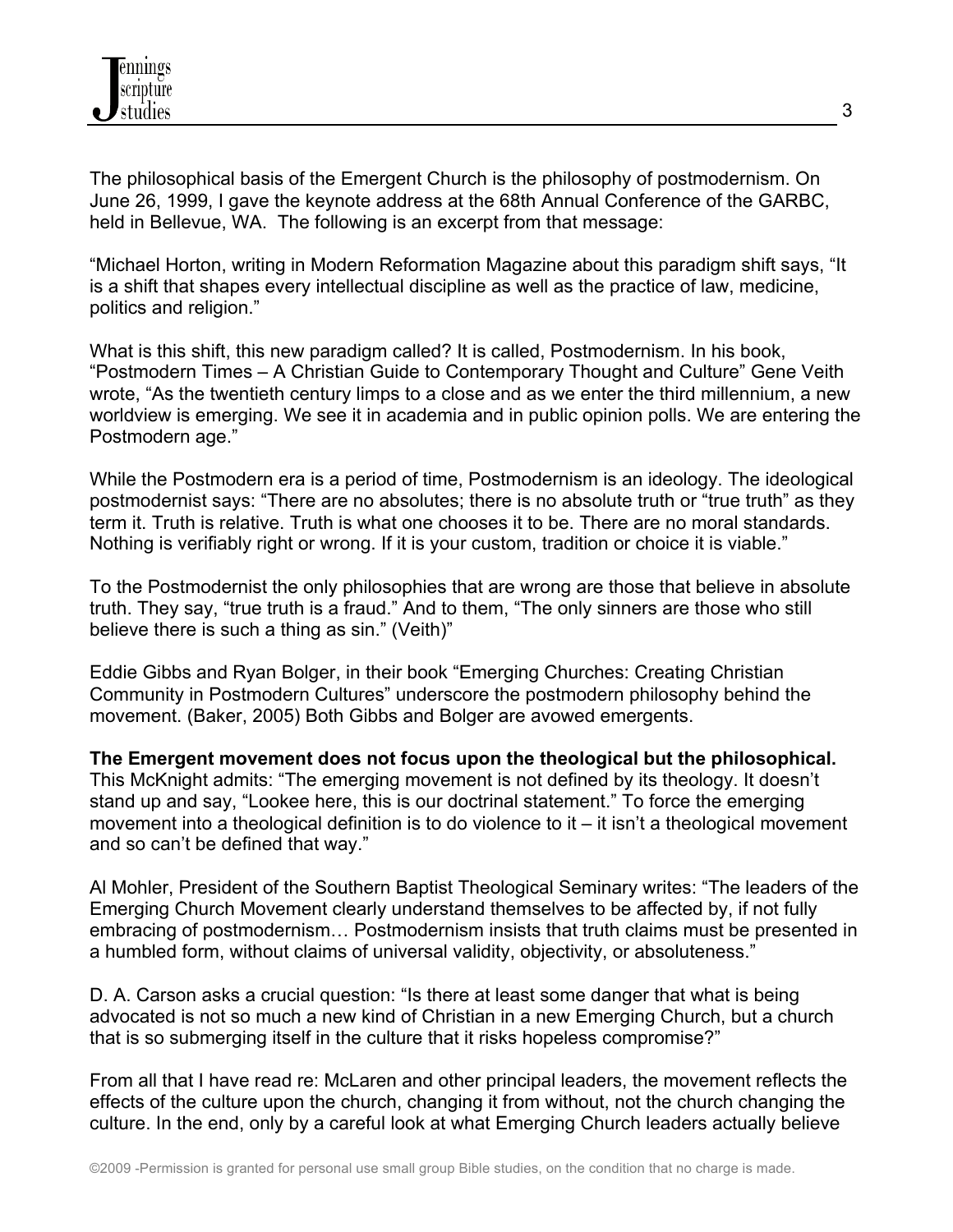and teach will help answer the questions we may have about the movement. They have certainly given us plenty of material to consider.

## **The Principal Leader of the Movement.**

Brian McLaren is considered the leader of the movement referred to as "The Emergent Church." He pastors Cedar Ridge Community Church in Spencerville, Maryland. He is also an author, speaker and net-worker among innovative Christian leaders, thinkers, and activists. He is the author of several books, the latest "A New Kind of Christianity." Al Mohler wrote: "Though the movement has many formative leaders, McLaren is undoubtedly the most influential thinker among them. To a large and undeniable extent, McLaren has succeeded in branding the Emerging Church Movement."

Scot McKnight, among others, identifies McLaren as one of the leaders of the movement. He gave a lecture titled: "What is the Emerging Church?" at the Fall Contemporary Issues Conference at Westminster Theological Seminary, Oct 26-27, 2006. In that lecture McKnight identifies him (McLaren) as one of the principal leaders of the movement.

"Brian McLaren, considered one of the more articulate leaders in the emergent church, has a lot of questions. And he hopes Christians won't avoid those questions. In his new book, *A New Kind of Christianity*, McLaren questions conventional truths and calls for a major overhaul of the Christian faith." (The Christian Post)

National Public Radio reported: "McLaren is rethinking Jesus' mission on Earth, and even the purpose of the crucifixion." (NPR Morning Edition)

Christianity Today quotes McLaren: "I don't think we've got the gospel right yet. What does it mean to be 'saved'? When I read the Bible, I don't see it meaning, 'I'm going to heaven after I die.' Before modern evangelicalism nobody accepted Jesus Christ as their personal Savior, or walked down an aisle, or said the sinner's prayer. I don't think the liberals have it right. But I don't think we have it right either. None of us has arrived at orthodoxy" ("The Emergent Mystique," Christianity Today, Nov. 2004, p. 40).

He says that he has: "….a strong conviction that the exclusive, hell-oriented gospel is not the way forward" (A Generous Orthodoxy, p. 120, f. 48).

In his books The Secret Message of Jesus and Everything Must Change, McLaren says that "the essential message of Jesus" is the kingdom of God, and this is "not just a message about Jesus that focused on the afterlife, but rather the core message of Jesus that focused on personal, social, and global transformation in this life" (Everything Must Change, p. 22).

McLaren says that the book of Revelation is not a "book about the distant future" but is "a way of talking about the challenges of the immediate present" (The Secret Message of Jesus, 2007, p. 176). He says that phrases such as "the moon will turn to blood" "are no more to be taken literally than phrases we might read in the paper today" (The Secret Message, p. 178).

In a podcast interview in January 2006 with Leif Hansen, McLaren said that if the doctrine of hell is true then Christ's message and cross is "false advertising." McLaren says in the interview: "Does it make sense for a good being to create creatures who will experience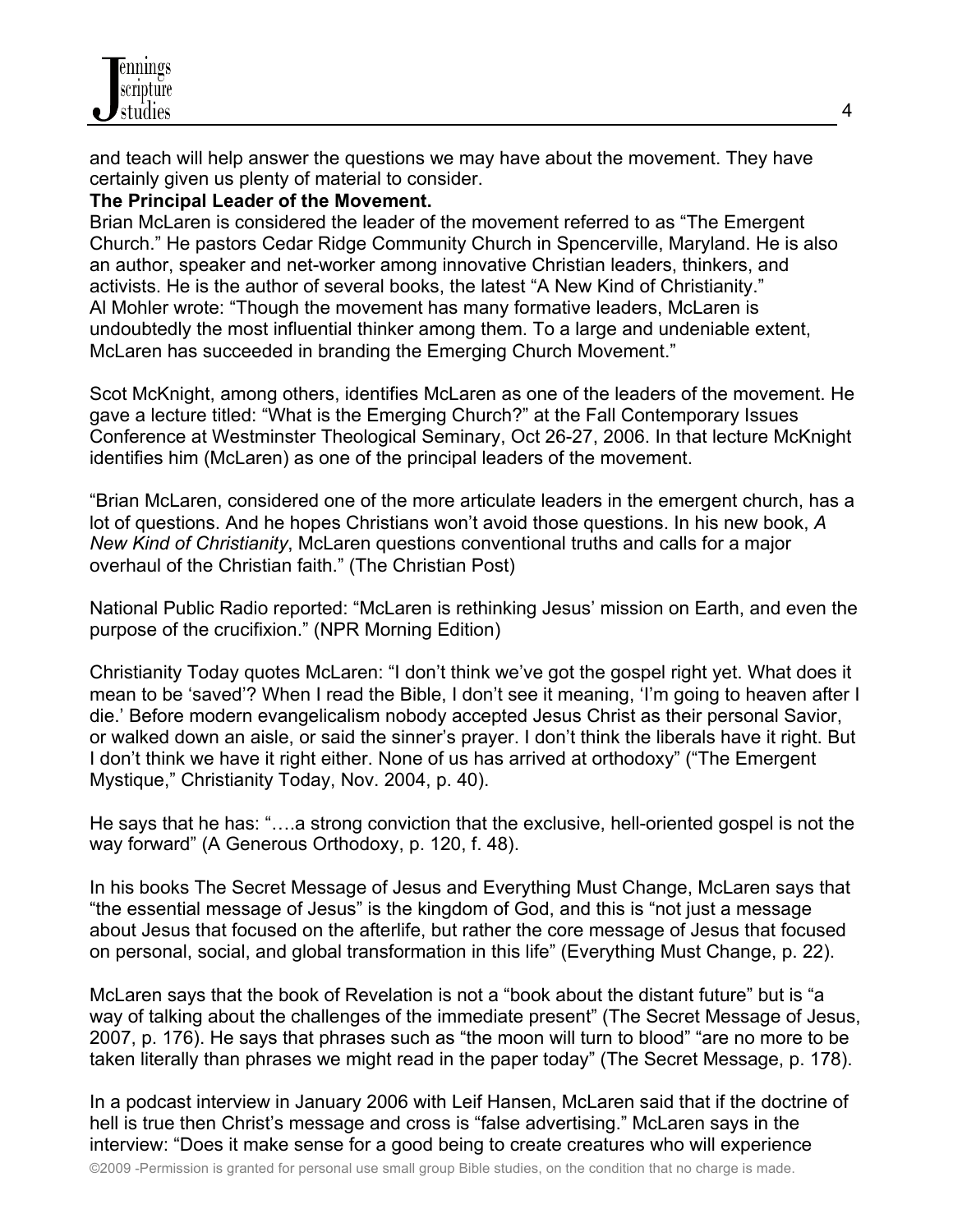infinite torture, infinite time, infinite--you know, never be numbed in their consciousness? I mean, how would you even create a universe where that sort of thing could happen? It just sounds--It really raises some questions about the goodness of God....The traditional understanding says that God asks of us something that God is incapable of Himself. God asks us to forgive people. But God is incapable of forgiving. God can't forgive unless He punishes somebody in place of the person He was going to forgive."

McLaren also said: "The church has been preoccupied with the question, 'What happens to your soul after you die?' as if the reason for Jesus coming can be summed up in, 'Jesus is trying to help get more souls into heaven, as opposed to hell, after they die.' I just think a fair reading of the gospels blows that out of the water. I don't think that the entire message and life of Jesus can be boiled down to that bottom line." ("The Emerging Church," Part Two, Religion & Ethics, July 15, 2005)

McKnight said in his Westminster talk: "What I see (sometimes) in emergent in the USA is Walther Rauschenbusch, the architect of the social gospel." There it is – admitted by an Emergent advocate. Yes, Scott McKnight is an Emergent. He said so in his speech: "I have publicly aligned myself with the emerging movement."

The aim of the movers and shakers in the movement is to reform the historical concept of the church, focus it upon the present, believing that the church has historically focused upon the future eternal state to the irrelevance of the church in everyday life. It is anti-denominational, espousing the idea of ecumenism; heavy on the social gospel and dismissive of the historic methods of evangelism and missions.

Their avowed purpose is to reform and reorganize the church, de-institutionalize it, revamp its methods of worship, preaching and evangelism. From all that I have read from Brian McLaren I have the distinct belief that the movement is an experimentation in reformation if not rebellion and revolution. Commenting on his latest book, "A New Kind of Christianity", The Christian Century comments: "[McLaren] has been hailed widely as one of the most significant religious leaders of our time, compared by some to the leaders of the Protestant Reformation….In articulating this longing and his disquiet with the status quo, McLaren strikes a chord with many."

McKnight said in his Westminster speech: "To be an emerging postevangelical is to be post-Bible study piety, to be post systematic theology." That is only one thing about Emergent that disturbs me.

## **Comments from Respected Christian Leaders.**

John McArthur comments: "The Emerging Church Movement is an amorphous sort of looseknit association of churches that have decided that there is value, there is even virtue in uncertainty about Scripture. The bottom line in the movement is they believe that we aren't even supposed to understand precisely what the Bible means. And to me, that's the big issue. It is an attack on the clarity of Scripture and they elevate themselves as if this is some noble reality. They have finally risen to say we're honest enough to say, "We don't know what the Bible really means. We can't be certain. We are...we're the truly spiritual ones." It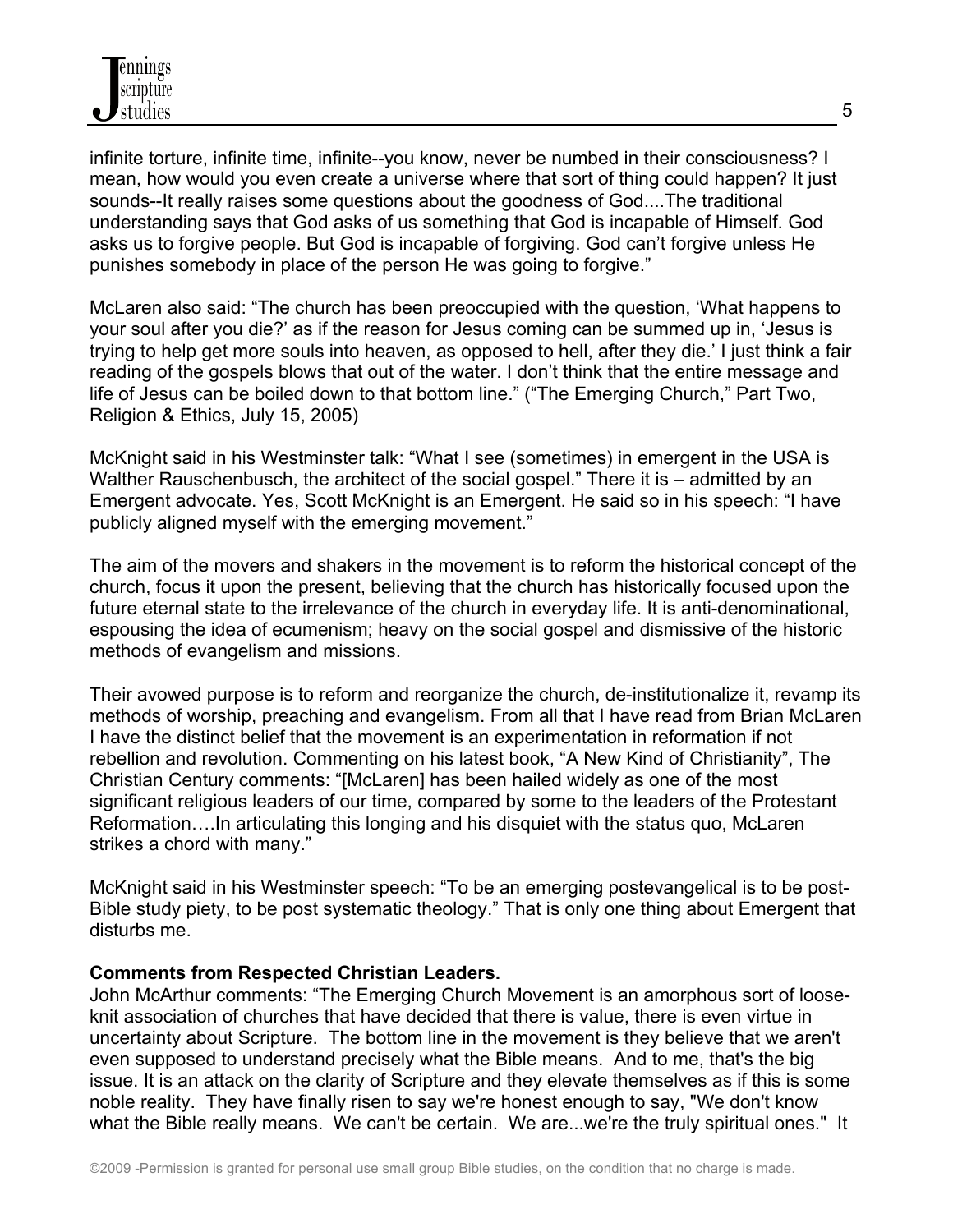has overtones of spiritual pride, a false kind of spiritual pride which they call humility. They say, "We're too humble to say that we know what the Bible means."

Al Mohler comments: "McLaren is also honest about the fact that he lacks any formal theological education. As a matter of fact, he seems rather proud of this fact, insinuating that formal theological education is likely to trap persons in a habit of trying to determine right belief….When it comes to issues such as the exclusivity of the gospel, the identity of Jesus Christ as both fully human and fully divine, the authoritative character of Scripture as written revelation, and the clear teachings of Scripture concerning issues such as homosexuality, this [Emergent Liberal] movement simply refuses to answer the questions. (From Al Mohler's blog June 20, 2005)

D. A. Carson argues, "This (movement) works out in an emphasis on feelings and affections over against linear thought and rationalities; on experience over against truth; on inclusion over against exclusion; on participation over individualism and the heroic loner."

John Piper adds: "If you Google the emergent church you'll find some emergent websites. You'll notice that they don't like statements of faith. They don't like them because they say that they alienate people. They push people apart instead of relationally nurturing people to come together. So that's the flavor. It's not defined. There is no list on "this is what it means to be emergent." It's just kind of a general reactionary movement…. The issue is their attitude towards truth. I'm deeply concerned about it, and I think that it will be the undoing of the emergent church as it has come to be. They don't believe that truth itself is an objective propositional thing that has a yes and a no. Nothing is ever either/or, good or bad, right or wrong, ugly or beautiful. It's all vague. I've talked with some emergent types and tried to understand even their concept of truth, and you can't get your hand around it."

J. I Packer: "We are not entitled to infer from the fact that a group of people are drawing nearer to each other that any of them is drawing nearer to the truth."

Ravi Zacharias and R. C. Sproul. On March 13, 2008, Zacharias, Mohler, and Sproul had a joint discussion. The comments of Sproul and Zacharias:

R. C. Sproul: "When Christians make confessions of faith propositionally and say 'here we stand this is what we believe'. The emergent church has a built-in allergy to that don't you think?"

Ravi Zacharias: "Vance Havner who had a very sharp wit with his one liners, made the comment years and years ago when he was around. He said "when the tide is low every shrimp has his own puddle." This Emergent Church? is another one of these puddles. And it makes me wonder. There is seriously… with these men and women who are the progenitors of it, were they bored with God? What brought this about? You know, what brought this methodology into a theology? When you write a book like "The Secret Message of Jesus"? [by Brian McLaren] What?!?! 2,000 years have gone by now suddenly he's found the secret to it, we didn't know it? This is so bizarre, but you know the problem is that we got non-critical people listening to this stuff and they absorb it. When you read Brian McLaren every chapter dies the death of a 1,000 qualifications… At the end of it you wonder what he really believes